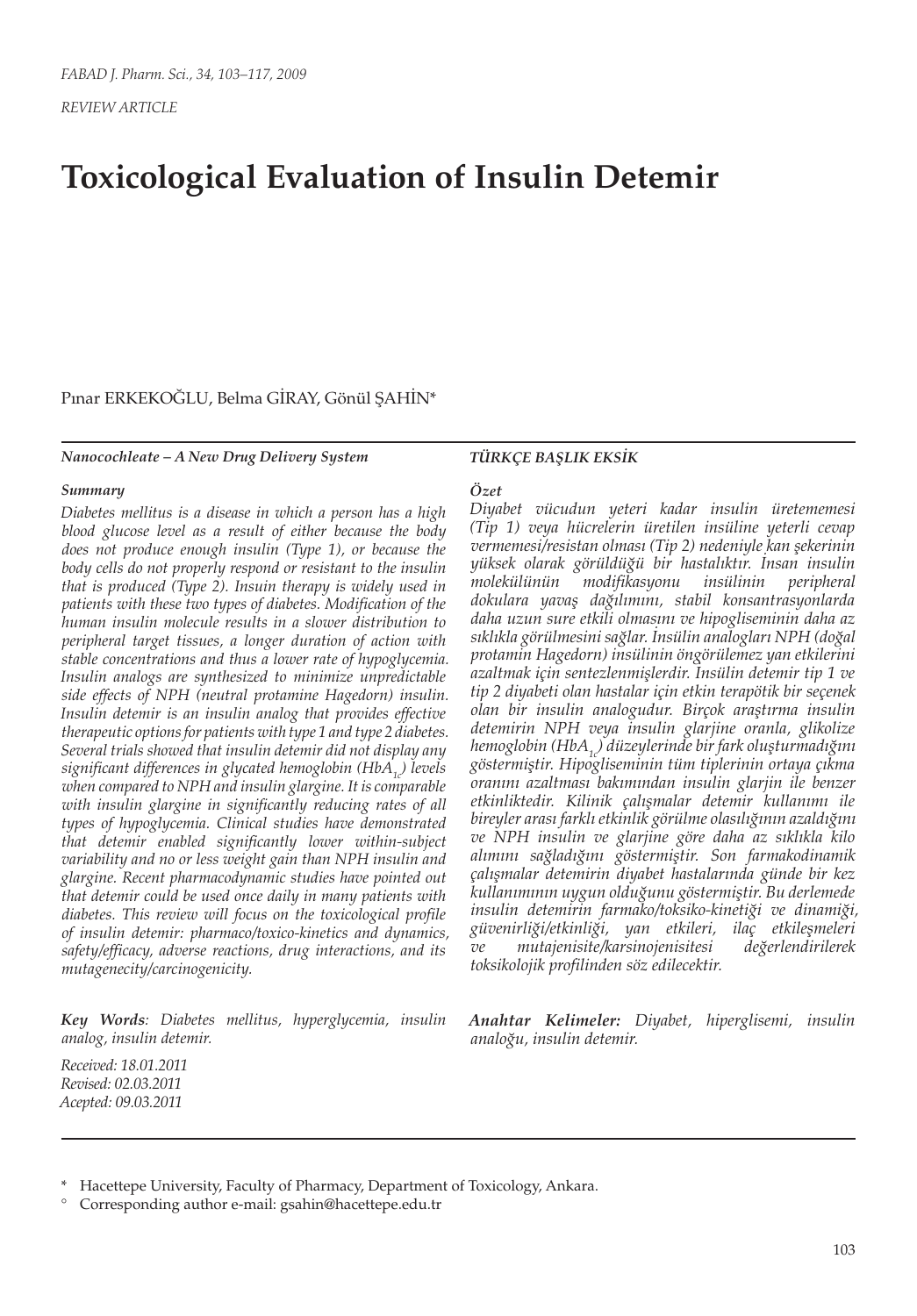## **Introduction**

Basal insulin therapy is an integral part of the intensive management of type 1 diabetes and also often used in type 2 diabetes (1). Type 1 diabetes mellitus is caused by absolute insulin deficiency resulting from autoimmune destruction of pancreatic β-cells. The autoimmune insulitis is characterized by a presence of auto-reactive T-lymphocytes and autoantibodies against the antigen structures of β-cell. An approximate population incidence of type 1 diabetes is 0.0025% with the highest incidence at the age of 13 to 15 (2). However, significant ethnic differences have been observed, with the lowest incidence in China and Japan (0.004% and 0.016%, respectively) and the highest in Finland (0.040%) (3,4). For the etiopathology of type 1 diabetes, the substitution of missing insulin represents the only therapeutic option. Since the publication of the "Diabetes Control and Complications Trial (DCCT trial)", most of the patients with type 1 diabetes are treated using an intensified regimen of basal-bolus therapy (5). On the other hand, type 2 diabetes mellitus is a heterogenous metabolic disorder characterized by a relative insulin deficiency resulting from a reduced sensitivity of tissues to insulin and impairment of insulin secretion from pancreatic β-cells. Some patients are characterized by predominant insulin resistance and relative insulin insufficiency, while the others have a major defect in insulin secretion combined with insulin resistance. Type 2 diabetes represents more than 80% of the diabetes cases. The prevalence of type 2 diabetes is growing much more than has been previously estimated, in particular due to the increasing prevalence of obesity. It has been documented that before the development of severe comorbidities, earlier initiation of insulin therapy in type 2 diabetes, is required for improvement of metabolic control and prevention of micro- and macro-vascular complications (6). A therapeutic approach of earlier insulin initiation may have a role in the protection of β-cells from functional impairment due to long-term influence of hyperglycemia (7). The recent evidence-based shift towards an algorithm of early initiation and aggressive titration of insulin therapy in the management of type 2 diabetes requires the use of an effective insulin formulation that is both safe and acceptable to both patients and

physicians (8).

Addition of insulin to oral anti-diabetic therapy has been traditionally started with basal NPH (Neutral Protamine Hagedorn) insulin. Until the recent introduction of basal insulin analogs, NPH insulin has been the most frequently used basal insulin, usually administrated in the evening. It is characterized by peaks in plasma insulin concentrations 5 to 10 h after administration, increased risk of hypoglycemia during the night, and duration of action of approximately 12 to 18 h that may contribute to hyperglycemia in the morning. With NPH insulin, differences in crystal size and inadequate resuspension cause changes in absorption kinetics and dosing precision and result in unpredictable glucose levels (9). However, insulins with long effectiveness and low side effects were needed. Therefore, it was important to develop new basal insulins to minimize these concerns. The introduction of basal insulin analogs has resulted in a series of clinical trials that provided information on the most effective way of using these insulins in the treatment of type 1 and 2 diabetes (10).

An insulin analog is an altered form of insulin, different from any occurring in nature, but still available to the human body for performing the same action as human insulin in terms of glycemic control. Through genetic engineering of the underlying DNA, the amino acid sequence of insulin can be changed to alter its pharmacokinetic (absorption, distribution, metabolism, and excretion) characteristics. Officially, the U.S. Food and Drug Administration (FDA) refers to these as "insulin receptor ligands", although they are more commonly referred to as insulin analogs (11). Normal unmodified insulin is soluble at physiological pH. Analogs have been created that have a shifted isoelectric point so that they exist in the solubility equilibrium in which most precipitates out but slowly dissolves in the bloodstream and is eventually excreted by the kidneys. These insulin analogs are used to replace the basal level of insulin, and may be effective over a period of about 24 h (12).

An ideal insulin regimen in patients with diabetes would mirror the 24-h insulin profile of a nondiabetic person, thereby preventing hyperglycaemia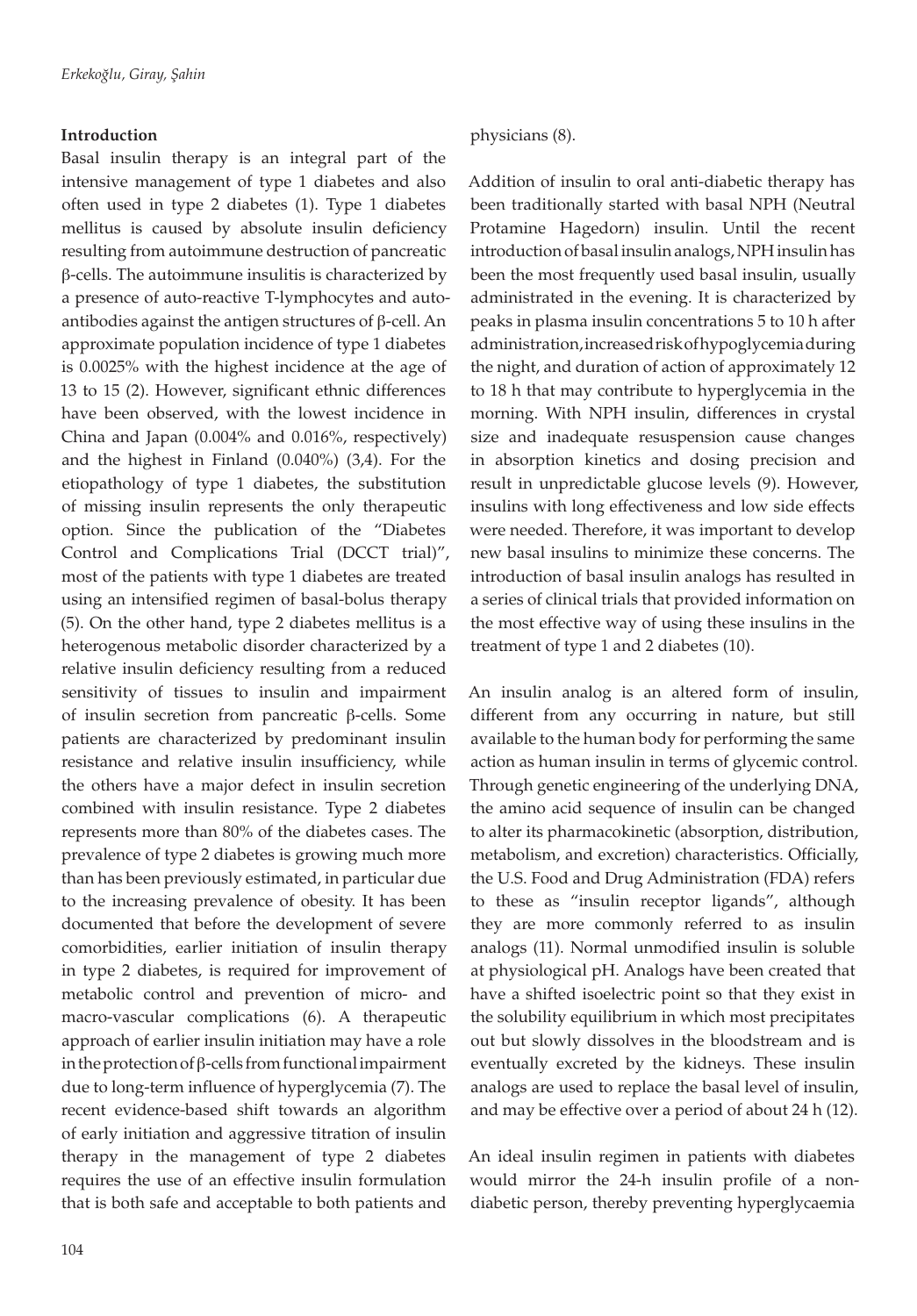without inducing hypoglycaemia. Until recently, available insulins had pharmacokinetic disadvantages, compared to physiological insulin secretion. The advent of the long-acting insulin analogs, insulin detemir and glargine, in the last decade has revolutionized insulin therapy in type 2 diabetes. Their unique pharmacokinetic and pharmacodynamic properties have offered tangible advantage over the conventional intermediate and long-acting insulin preparations in terms of improving glucose control as well as reducing risk of hypoglycemia and weight gain (12). Insulin detemir is a new basal insulin analog recently available for commercial use. Clinical trials have demonstrated lower fasting plasma glucose levels, lower variability in plasma glucose, predictable action profile and a reduced risk of nocturnal hypoglycaemia and weight gain, compared to conventional basal insulins (1). This study reviews the properties and potential use of insulin detemir and its toxicological outcomes.

## **INSULIN DETEMIR**

Insulin detemir is a novel, biologically engineered analog of human insulin that has been successfully developed for clinical use in diabetes as basal insulin (13). The structure of insulin detemir is given in Figure 1. In detemir, the threonine in position B30 of human insulin has been omitted, and a C14 fatty acid chain (myristic acid) has been attached to the lysine at position B29. These changes increase its tendency to self-associate, leading to slow systemic absorption from the injection site. Reversible binding of detemir molecules to albumin at the injection site slows absorption further, while albumin binding in the circulation may also buffer changes in absorption rate, potentially limiting pharmacodynamic variability (14,15). As a result, detemir has a long and relatively flat time–action profile which is consistent from one injection to another (16).

The primary activity of insulin detemir is the regulation of glucose metabolism. Insulins, including insulin detemir, exert their specific action through binding to insulin receptors (13). The basal level of insulin may be maintained up to 20 h, but the time is clearly affected by the size of the injected dose. Insulin detemir has a high affinity for serum albumin, increasing its duration of action.

**Mechanism of extended action of insulin detemir**  The details of the mechanism of prolongation of action of insulin detemir have been elucidated in a series of physicochemical and pharmacological studies, comparing the properties of various acylated and non-acylated analogs differing in terms of self-association and albumin affinity (14). The data suggest that insulin detemir is hexameric following injection; but that hexamer–dihexamer equilibrium is established as pharmaceutical preservatives (phenol and cresol) are depleted from the injection site and exchanged for physiological electrolytes. Dihexamers are thought to form via contact between the myristic acid groups, which are situated at the poles of the hexameric complex (17). Self-associated insulin is more slowly absorbed into the circulation than monomeric insulin, and dihexamerisation is likely to delay dissociation of the complex into monomers. Data from studies of the disappearance rates of radiolabelled insulin analogs in porcine models confirm that the self-association state of insulin has a major influence on the subcutaneous depot residence time (14). However, these experiments also showed that this process is influenced by the extent to which these analogs bind to albumin in interstitial fluid at the injection site. It is likely that insulin detemir is bound to albumin in both self-associated and monomeric states, and that self-associated insulin detemir may bind more than one albumin molecule. The data show that the long disappearance time of labelled insulin detemir from the injection depot is due to both self-association and albumin binding (14).

## **Pharmaco/Toxicokinetics of Insulin Detemir**

After subcutaneous injection of insulin detemir in healthy subjects and in patients with diabetes, insulin detemir serum concentrations indicated a slower, more prolonged absorption over 24 h in comparison to NPH human insulin. This insulin remains liquid in the subcutaneous tissue, providing greater surface area with reduced variability in absorption. Maximum serum concentration  $(C_{\text{max}})$  is reached between 6 and 8 h after administration. The mean duration of action of insulin detemir ranged from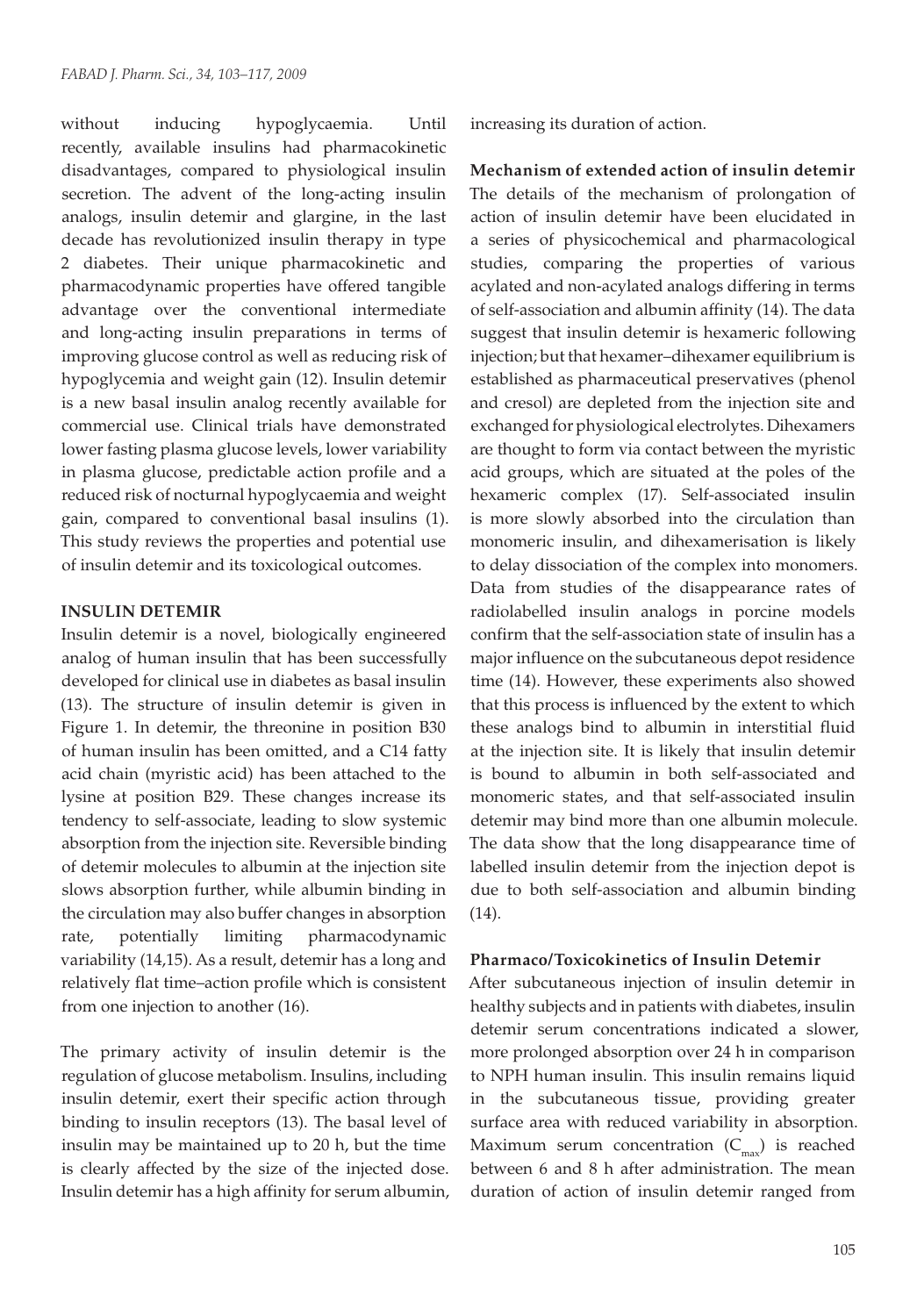5.7 h at the lowest dose to 23.2 h at the highest dose (sampling period 24 h). The absolute bioavailability of insulin detemir is approximately 60% (14). In the interstitial fluid, albumin reduces insulin receptor affinity, and therefore results in the relatively low biological efficacy of the insulin analog compared with human insulin and the side chain fatty acid interacts with the neighbouring insulin molecules and further prolongs the rate of absorption (18, 19).

There is strong binding to albumin at the injection site, in the plasma (98 % remains bound to albumin) and in the target tissue (96 % remains bound to albumin). This protects insulin detemir from liver clearance which is only about 1/500 or 8% of the single pass extraction of human insulin. Detemir has a small apparent volume of distribution of approximately 0.1 L/kg and after subcutaneous administration, has a terminal half-life of 5 to 7 h depending on dose (20). Insulin, in general, is primarily metabolized by the liver (approximately 50%), the kidney (30%), and other (mainly muscle) tissues, with less than 1% excreted unchanged in the urine. Hepatic extraction of insulin may be significantly decreased in obese patients (150% ideal body weight or more). Insulin enters insulin-sensitive cells after binding to specific receptors, exerts its effect by a protein "second messenger", and is enzymatically degraded within cells by insulin protease or glutathione insulin transhydrogenase (GIT) enzymes. The exact metabolic process is not completely understood. Renal metabolism of insulin increases in patients with liver disease. After glomerular filtration, insulin is reabsorbed by proximal tubular cells, and is then enzymatically degraded to oligopeptides and amino acids. Insulin also diffuses from peritubular capillaries, and becomes bound to the contraluminal membranes of tubular cells. This binding stimulates reabsorption of sodium, phosphate, and glucose (21). There are no data on the plasma clearance of insulin detemir. The average plasma clearance of human regular insulin ranges from 7 to 33 mL/min/kg in nonobese, nondiabetic subjects with normal renal and hepatic function. Plasma clearance appears to be indirectly related to the plasma concentration of insulin, averaging 13.4 mL/min/kg at infusion rates of 20 mU/kg/min and 9.3 mL/min/kg at infusion

rates of 200 mU/kg/min (assuming 70 kg bw) in young nondiabetic patients with normal renal and hepatic function (22).

Several studies were performed which compared the pharmacodynamic profiles of insulin detemir and other insulin analogs. The repeat-clamp study that compared the pharmacodynamic profile of the two basal analogs and NPH insulin in type 1 diabetes had, as its primary objective, the examination of within-subject variability (16). This study has shown significantly lower within-subject variability of insulin detemir than that of the comparators. The continued duration of action at 24 h of studied insulins was 14% for NPH insulin, 24% for insulin detemir and 39% for glargine. Porcellati et al. compared the pharmacodynamics of basal insulin analogs in 24 patients with type 1 diabetes after a 2-week treatment with glargine or detemir once daily in a randomized, double-blind, crossover study. Glucose infusion rate was similar with detemir and glargine for the first 12 h. However, plasma glucose increased progressively after 16 h with detemir demonstrating a lower effect than insulin glargine during the period of 12 to 24 h (17). In another randomized, double-blind trial with 3 euglycemic glucose clamp experiments, 27 insulintreated patients were examined. They received 0.4, 0.8 and 1.4 IU/kg of either insulin detemir or glargine. The duration of action was comparable between the two analogs and it increased with a rise in the doses. Within-subject variability was lower for detemir, and between-subject variability did not differ between treatments (24). Recently, a doubleblind, randomized, crossover study in patients with type 2 diabetes examined the glucose-lowering effect of detemir and glargine, using an assessment of continuous glucose monitoring. Over a 24-h period, once-daily dosing with insulin detemir provided a similar glycemic control to that of insulin glargine after both had been titrated to the same glucose target (25).

Despite a lower rate of hypoglycemia in patients treated with basal insulin analogs, it is important to study symptom awareness of either insulin treatment. Hormone and symptom response in healthy subjects was tested during a hypoglycemic clamp with insulin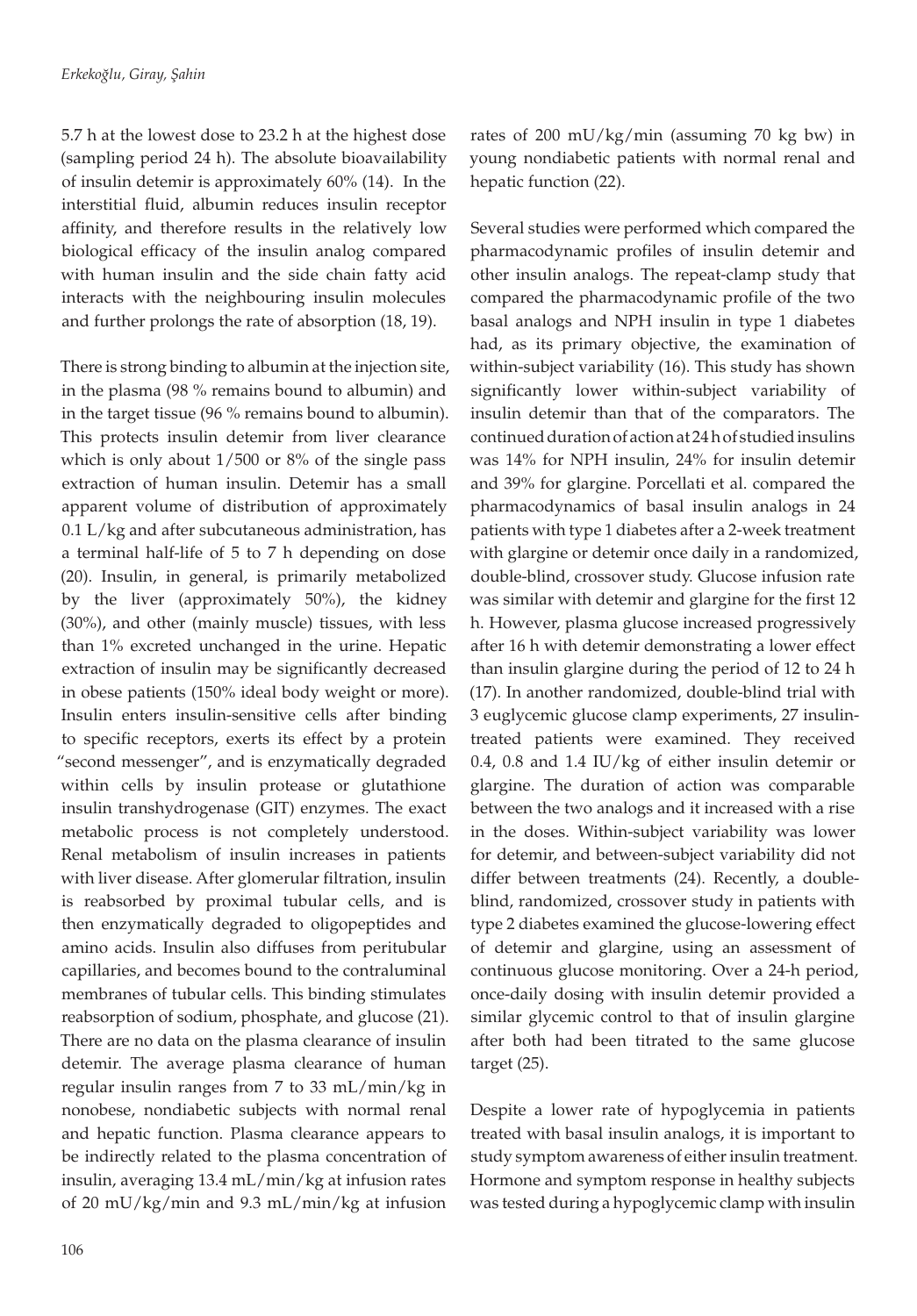detemir and human insulin in random order. Insulin detemir increased symptom awareness during hypoglycemia (sweating, especially, was earlier and faster) compared to human insulin in healthy individuals, whereas counter-regulatory hormone response and cognitive function were unaltered (26).

**Dosage and Dosage Forms of of Insulin Detemir** Insulin detemir is available in easy-to-use pen injection devices, which are discrete, convenient, and can increase a patient's confidence levels with regard to performing self-injections (27). Insulin detemir is marketed in Turkey and other countries in the forms of FlexPen (disposible pen, 100 U/ml) and penfill (cartridge, 100 U/ml). Dosing for patients with type 1 or type 2 diabetes should be individualized. The starting dose of 0.2–0.5 U/kg/day should be given in the evening at dinner or bedtime. This dose should be increased until the desired fasting plasma glucose concentration has been obtained. Meal-time insulin should be considered according to the patient's insulin requirements. The total daily dose of detemir should be split into 2 injections, morning and evening, if pre-dinner target levels cannot be reached (28).

## **Insulin Detemir in Special Populations**

**1. Pregnancy:** The effect of pregnancy on the pharmacokinetics and pharmacodynamics of detemir has not been studied in depth**.** Until now, there are no clinical studies or reports on the use of insulin detemir in pregnant women with diabetes. However, clinical studies are ongoing. Detemir is classified as Category C by FDA. In a fertility and embryonic development study, insulin detemir was administered to female rats before mating, during mating, and throughout pregnancy at doses up to 300 nmol/kg/d [3 times the recommended human dose, based on plasma area under curve (AUC) ratio]. Doses of 150 and 300 nmol/kg/d produced numbers of litters with visceral anomalies. Doses up to 900 nmol/kg/d (approximately 135 times the recommended human dose based on AUC ratio) were given to rabbits during organogenesis. Drugdose related increases in the incidence of fetuses with gall bladder abnormalities such as small, bilobed, bifurcated and missing gall bladders were observed at a dose of 900 nmol/kg/d. The rat and rabbit

embryofetal development studies that included concurrent human insulin control groups indicated that insulin detemir and human insulin had similar effects regarding embryotoxicity and teratogenicity (29,30).

**2. Children and Adolescents:** The pharmacokinetic properties of detemir were investigated in children (6 to 12 years) and adolescents (13 to 17 years) and adults with type 1 diabetes. Similar to NPH human insulin, slightly higher plasma AUC and  $C_{\text{max}}$  were observed in children by 10 % and 24 %, respectively, compared to adolescents and adults. There was no difference in pharmacokinetics between adolescents and adults (31). On the other hand, the adeloscents may benefit from the reduced risk of excessive weight while using determir (32).

**3. Geriatrics:**In a clinical trial investigating differences in pharmacokinetics of a single subcutaneous dose of detemir in young (25 to 35 years) versus elderly (≥68 years) healthy subjects, higher insulin AUC levels (up to 35 %) were found in elderly subjects due to a reduced clearance. As with other insulin preparations, detemir should always be titrated according to individual requirements (31).

**4. Patients with Renal and Hepatic Impairment:** Individuals with renal impairment showed no difference in pharmacokinetic parameters as compared to healthy volunteers. However, literature reports have shown that clearance of human insulin is decreased in renally impaired patients (31). On the other hand, individuals with severe hepatic dysfunction, without diabetes, were observed to have lower AUCs as compared to healthy volunteers. Careful glucose monitoring and dose adjustments of insulin, including detemir, may be necessary in patients with hepatic and/or renal dysfunction (31).

## **Adverse Reactions of Insulin Detemir**

**1. Hypoglycemia and Hyperglycemia:** The risk of hypoglycemia is one of the unwanted consequences of the treatment algorithm for early initiation and aggressive titration of insulin therapy in type 2 diabetes. As with all insulins, the timing of hypoglycemia may differ among various insulin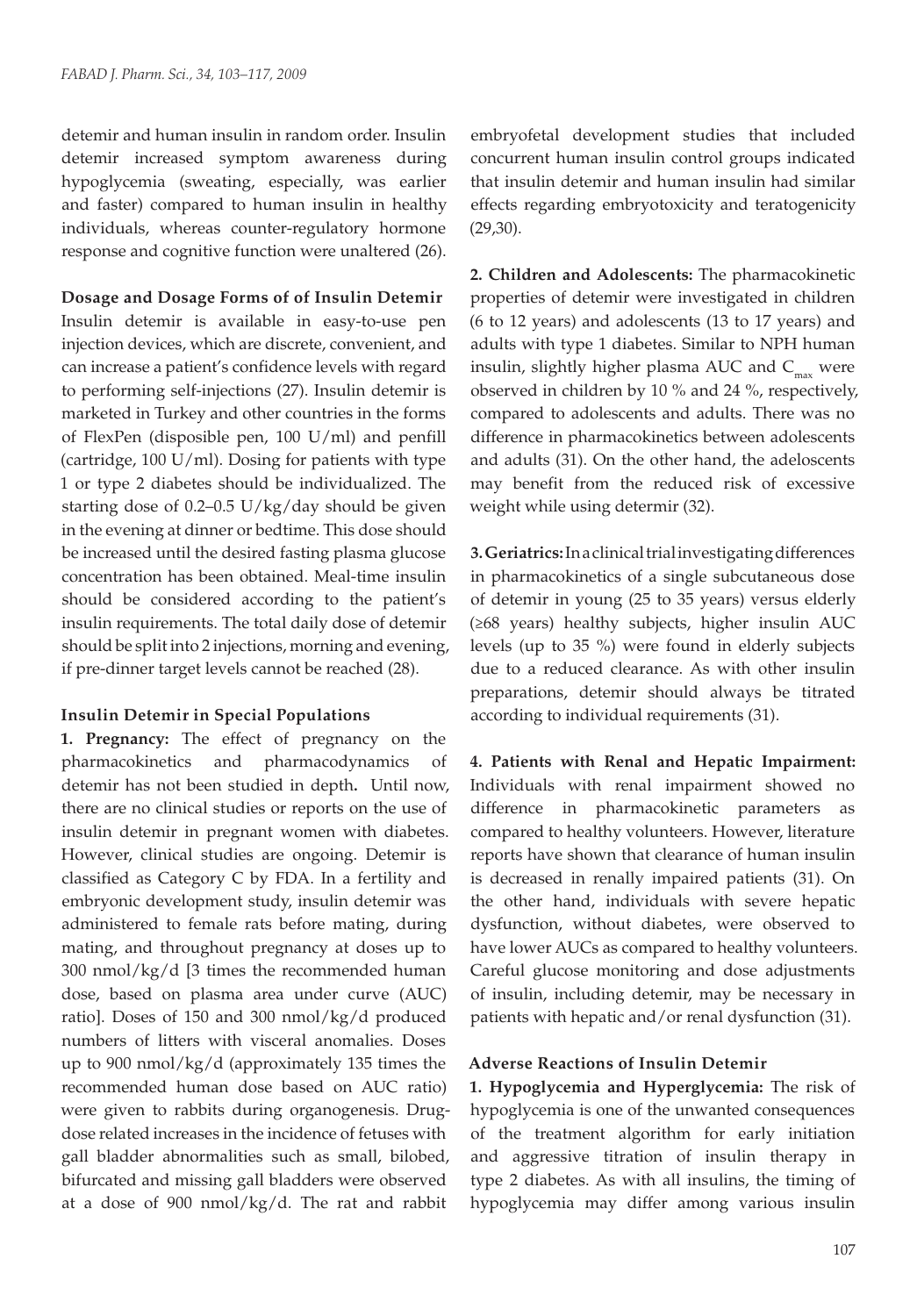formulations. Glucose monitoring is recommended for all patients with diabetes. Any change of insulin dose should be made cautiously and only under medical supervision. Changes in insulin strength, timing of dosing, manufacturer, type (e.g., regular, NPH, or insulin analogs), species (animal, human), or method of manufacture (rDNA versus animalsource insulin) may result in the need for a change in dosage. The risk is particularly pronounced with conventional intermediate and long-acting insulin preparations such as NPH and ultralente due to peak activity and unpredictable profile. Concomitant oral antidiabetic treatment may need to be adjusted. In trials of up to 6 months duration in patients with type 1 and type 2 diabetes, the incidence of severe hypoglycemia with detemir was comparable to the incidence with NPH, and, as expected, greater overall in patients with type 1 diabetes (33).

The smooth pharmacokinetic profile of the longacting insulin analogs detemir and glargine delivers a relatively predictable and peak-less insulin level which is less prone to inflicting hypoglycemia. Detemir is not to be used in insulin infusion pumps (31).

In the two studies by Raslova et al. and Haak et al. which compared once or twice daily detemir with once or twice daily NPH in a basal-bolus regimen, there was no significant difference in the risk of both overall and nocturnal hypoglycemia between the two groups (30,34). However, in a multicenter trial, 476 patients with high levels of glycated hemoglobin  $(HbA<sub>1c</sub>)$  were randomized to the addition of twicedaily insulin detemir or NPH insulin. For over 24 weeks, insulin doses were titrated toward prebreakfast and pre-dinner plasma glucose targets of ≤6.0 mmol/L. This resulted in comparable reductions of  $HbA<sub>1c</sub>$  for detemir and NPH (from 8.6 to 6.8 and from 8.5 to 6.6%, respectively). Compared with NPH insulin, in patients treated with insulin detemir the risk for all and for nocturnal hypoglycemia was reduced by 47% and 55%, respectively ( $p < 0.001$ ) (35). Similarly, another trial examined the effect of an evening detemir, a pre-breakfast detemir, or evening NPH insulin administered at initial doses of 10 IU in 498 patients treated with ≥1 OAD. Similar reductions

of  $HbA<sub>1c</sub>$  of all three regimens were found found after the titration of the administered insulins. Allday and nocturnal hypoglycemias were reduced significantly with morning and evening detemir. Nocturnal hypoglycemia was reduced further, by 87%, with morning detemir compared with evening NPH (*P* < 0.001) (36). The risk of hypoglycemia was also not significantly different when insulin detemir was compared with glargine as add-on to oral antidiabetics (37). On the other hand, in a 26 week multinational, multicenter, randomized treatto-target trial, oral antidiabetics were discontinued and subjects were randomized to analog basal-bolus therapy (insulin detemir once daily and insulin aspart at Meal-time) or biphasic insulin aspart 30, twice daily. Both insulin analog regimens enabled a majority of people with type 2 diabetes to reach HbA<sub>1c</sub> ≤ 7.0% after the failure of oral antidabetics and oral antidabetic-basal insulin therapy. Insulin-treated patients had more benefit from the transfer to analog basal-bolus therapy, while insulin-naive individuals had more benefit from the biphasic analog regimen (38).

The signs of mild to moderate hypoglcemia include sweating, dizziness, palipitation, tremor, hunger, restlessness, lightheadedness, trouble in concentrating, headache, drowsiness, sleep problems, anxiety, blurred vision, slurred speech, depressed mood, irritability, abnormal behaviour, unsteady movement and personality changes. If there was severe hypoglycemia, the symptoms might include disorientation, unconsciousness, seizures, and death (31, 39).

Inadequate dosing or discontinuation of treatment may lead to hyperglycemia and, in patients with type 1 diabetes, diabetic ketoacidosis. The first symptoms of hyperglycemia usually occur gradually over a period of hours or days. They include nausea, vomiting, drowsiness, flushed dry skin, dry mouth, increased urination, thirst and loss of appetite as well as acetone breath. Untreated hyperglycemic events are potentially fatal. Detemir is not intended for intravenous or intramuscular administration. The prolonged duration of activity of insulin detemir is dependent on injection into subcutaneous tissue.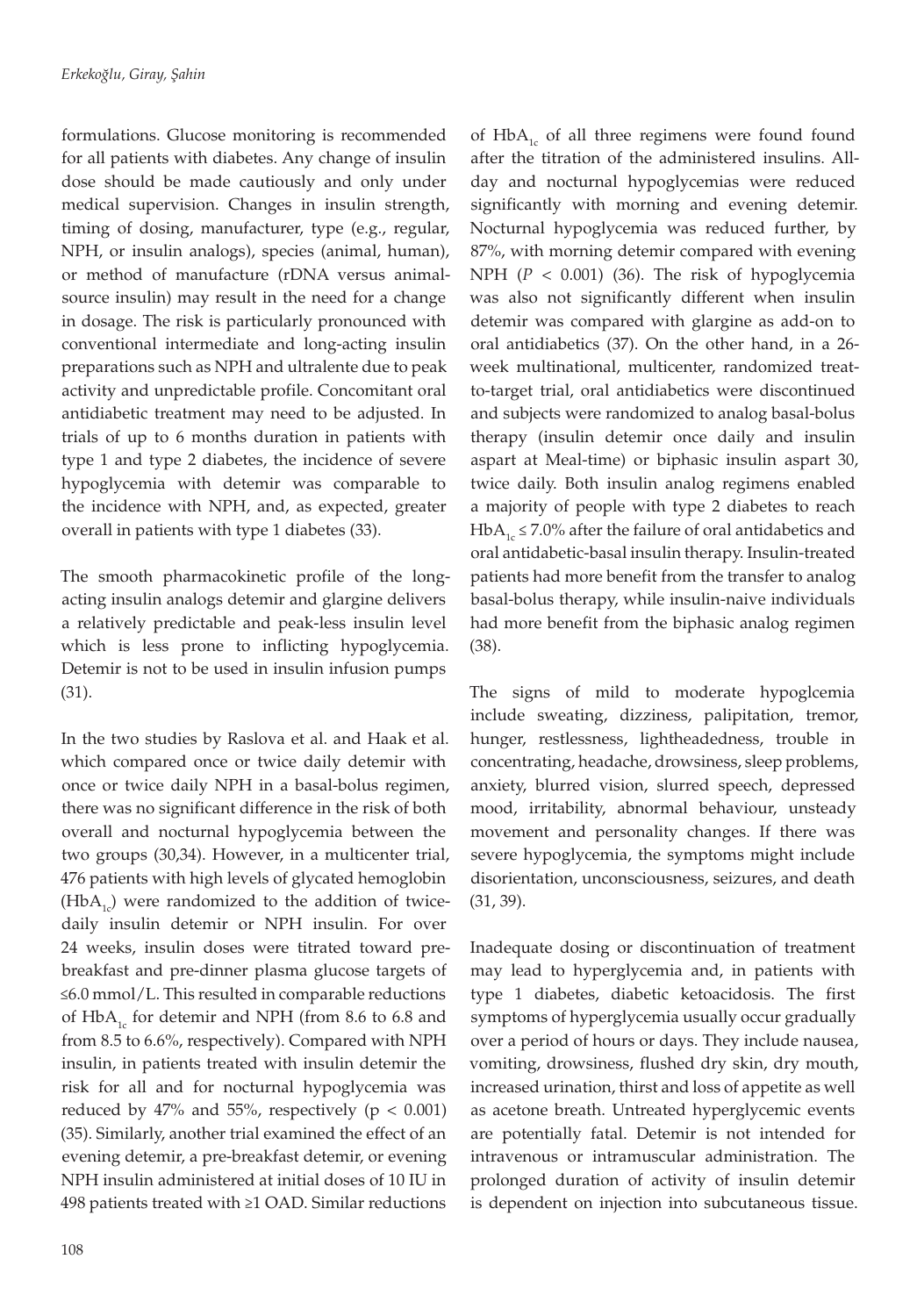Intravenous administration of the usual subcutaneous dose could result in severe hypoglycemia. Absorption after intramuscular administration is both faster and more extensive than absorption after subcutaneous administration (28).

**2. Skin and Appendages:** Mild injection site reactions occurred more frequently with detemir than with NPH human insulin and usually resolved in a few days to a few weeks. As with any insulin therapy, lipodistrophy may occur at the injection site and delay insulin absorption. Other injection site reactions with insulin therapy may include redness, pain, itching, hives, swelling, pruritus and inflammation. Continuous rotation of the injection site within a given area may help to reduce or prevent these reactions. On rare occasions, injection site reactions may require discontinuation of detemir. In some instances, these reactions may be related to factors other than insulin, such as irritants in a skin cleansing agent or poor injection technique (40-42).

**3. Systemic allergy:** Generalized allergy to insulin, which is less common but potentially more serious, may cause rash (including pruritus) over the whole body, shortness of breath, wheezing, reduction in blood pressure, rapid pulse, or sweating. Severe cases of generalized allergy, including anaphylactic reaction, may be life-threatening (43). Type I, type III and type IV allergies were also reported with insulin detemir usage (44-46).

4. **Others:** Insulin requirements may be altered during intercurrent conditions such as illness, emotional disturbances, or other stresses.

# **Drug Interactions of Insulin Detemir**

Drug interactions of insulin detemir are summarized in Table 1. The results of *in vitro* and *in vivo* protein binding studies demonstrated that there was no clinically relevant interaction between insulin detemir and fatty acids or other protein bound drugs (28,31).

## **Efficacy and Safety of Insulin Detemir**

Several studies conducted to assess the efficacy and safety of insulin detemir in type 1 diabetes have demonstrated that detemir offers comparable levels of  $HbA<sub>1c</sub>$  reduction to both NPH and glargine as well as achieving better fasting plasma glucose levels and less intrapatient variability compared to NPH. Moreover, these favorable outcomes of detemir are accompanied by a lower risk of hypoglycemia in overall and nocturnal hypoglycemia. The relative efficacy and safety of insulin detemir in type 2 diabetes has also been investigated in multinational, open-label, randomized trials. These studies compare insulin detemir to NPH and insulin glargine either as part of basal-bolus regimen or as an add-on to oral antidabetics (28,31). These studies performed on both type 1 and type 2 diabetes are summarized below:

## **1. Type 1 Diabetes and Insulin Detemir**

Insulin glargine and insulin detemir, each compared with NPH insulin, were examined by Pieber et al. to study glycemic control and risk of hypoglycemia of twice-daily insulin detemir with once-daily insulin glargine in 320 subjects with type 1 diabetes. The treatment did not show any significant differences in body weight gain between insulin detemir and insulin glargine, or a difference in  $HbA_{1c}$ . But the risk of severe hypoglycemia (RR 0.25, 95% CI 0.07 to 0.86) and the rate ratios for severe and nocturnal hypoglycemia were significantly lower in favor of insulin detemir (47).

A trial comparing insulin detemir versus NPH insulin in children and adolescents with type 1 diabetes did not show any differences in  $HbA_{1c}$  or frequency of severe hypoglycemia. However, benefits in favor of insulin detemir were found in a lower risk of nocturnal hypoglycemia. In this study, lower and more predictable fasting plasma glucose and lower body mass index were also the advantages of the treatment with insulin detemir (48).

The long-term efficacy and safety of insulin detemir compared to NPH insulin was examined in a 2-year, randomized, controlled trial in patients with type 1 diabetes using a treat-to-target basal-bolus regimen with insulin aspart. In this study, 22% of patients treated with insulin detemir reached a HbA<sub>1c</sub>  $\leq$  7.0 % in the absence of confirmed hypoglycemia during the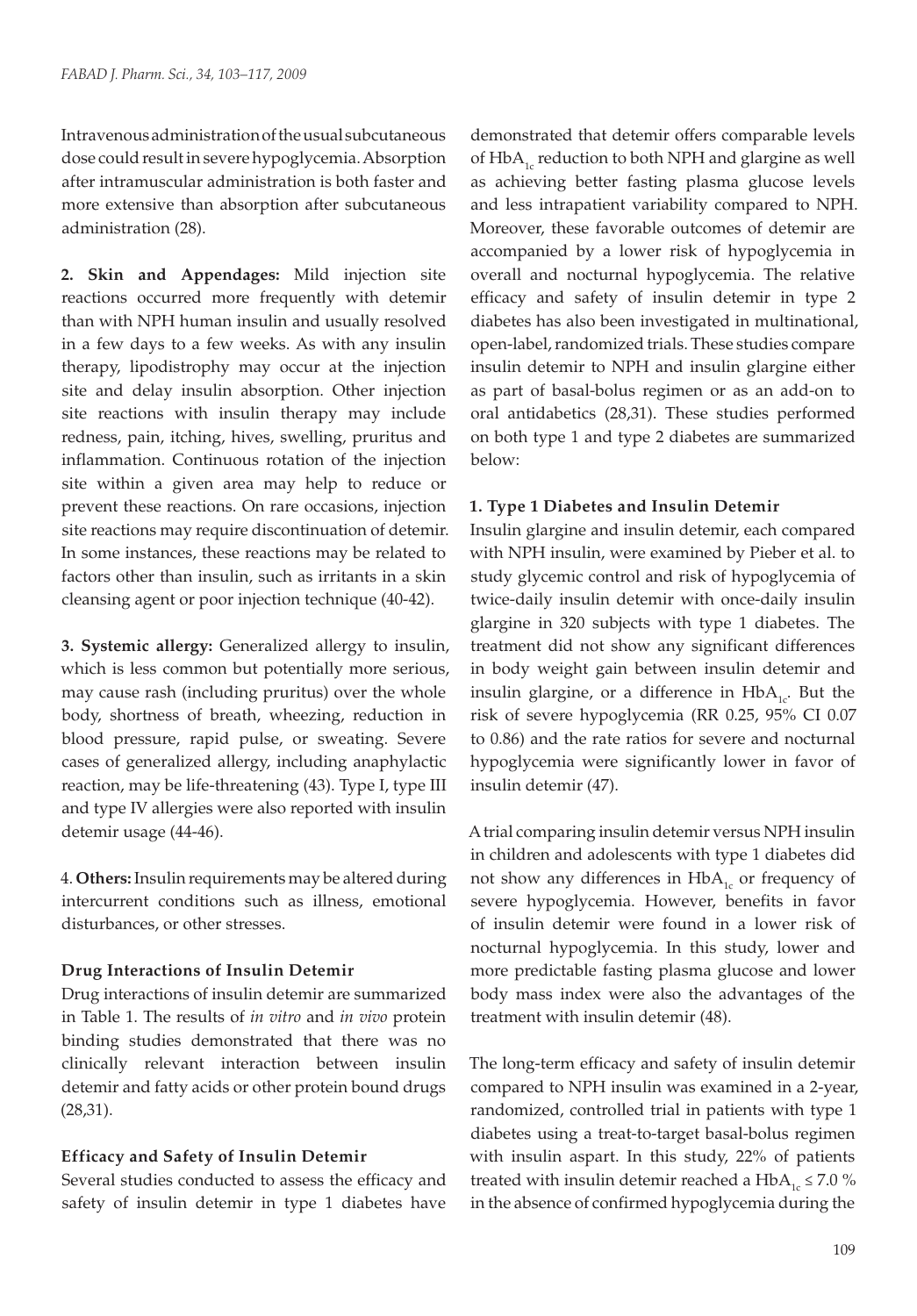last month of treatment vs 13% on NPH insulin (p= 0.02). Detemir was associated with a 69% lower risk of major hypoglycemic episodes compared to NPH (p<0.001). The risk of nocturnal hypoglycemia was 46% lower with detemir than with NPH (p<0.001). Moreover, patients treated with detemir gained less weight (detemir 1.7 kg, NPH 2.7 kg; p= 0.02) (49).

A large, multi-national, prospective, observational study PREDICTIVE evaluated the safety and efficacy of insulin detemir in patients with diabetes in daily practice. The European cohort included 20,531 patients. A subgroup of 4782 type 1 diabetes patients was transferred from a basal-bolus regimen with NPH insulin (n=3117) or insulin glargine (n=1665) to insulin detemir basal-bolus therapy; or from a human insulin basal-bolus regimen (n=570) to insulin detemir/insulin aspart. After mean follow-up of 14.4 weeks  $HbA_{1c}$  and hypoglycemia were reduced by  $0.6\%$  and  $54\%$  (p< $0.0001$ , respectively) with weight neutrality. Mean fasting glucose and within-patient fasting glucose variability significantly decreased in all patients (p<0.0001) (50).

## **2. Type 2 Diabetes and Insulin Detemir**

The first two studies with insulin detemir in type 2 diabetes were of a similar design. They were multinational, open-label, randomized, parallel group trials comparing efficacy and safety of basal-bolus therapy using either insulin detemir in combination with meal-time insulin aspart versus NPH insulin in combination with meal-time regular human insulin or basal-bolus insulin regimen comprising either insulin detemir or NPH insulin both in combination with Meal-time insulin aspart (51,52). Patients received basal insulin either once or twice daily according to their pretrial insulin treatment and insulin aspart or regular insulin at mealtimes. In the first study, a 22-week long therapy of 395 people with type 2 diabetes resulted in comparable  $HbA_{1c}$  between treatments, with decreases from their baselines of 0.65% and 0.58% in the detemir and the NPH group, respectively. Treatment with insulin detemir plus aspart was associated with a significantly lower within-person variation in self-measured fasting plasma glucose. The relative risk of nocturnal hypoglycemia was significantly lower in the detemir group (RR 0.54, 95% CI 0.30 to 0.97; p<0.04) (53). In a second study, a 26-week long therapy of 505 patients resulted in comparable glycemic control but significantly lower within-subject variability and less weight gain in the detemir group compared to patients treated with NPH insulin (1.0 and 1.8 kg, respectively,  $p = 0.017$ ). Insulin detemir was well tolerated and had a similar safety profile to NPH insulin (52).

Efficacy and tolerability of insulin detemir or NPH insulin added to oral therapy for type 2 diabetes was examined in a treat-to-target titration protocol. In a parallel-group, multicenter trial, 476 patients with high levels of  $HbA_{1c}$  was randomized to addition of twice-daily insulin detemir or NPH insulin. Over 24 weeks, insulin doses were titrated toward prebreakfast and pre-dinner plasma glucose targets of ≤6.0 mmol/L. This resulted in comparable reductions of  $HbA_{1c}$  for detemir and NPH (from 8.6 to 6.8 and from 8.5 to 6.6%, respectively). Compared with NPH insulin, in patients treated with insulin detemir the risk for all and for nocturnal hypoglycemia was reduced by 47% and 55%, respectively ( $p<0.001$ ) (54).

Another trial examined the effect of an evening detemir, a pre-breakfast detemir, or evening NPH insulin administered at initial doses of 10 IU in 498 patients treated with ≥1 oral antidiabetics. Similar reductions of  $HbA_{1c}$  of all three regimens were found after titration of administered insulins. All-day and nocturnal hypoglycemias were reduced significantly with morning and evening detemir. Nocturnal hypoglycemia was reduced further, by 87%, with morning detemir compared with evening NPH (p<0.001) (55).

In a 26-week multinational, multicenter, randomized treat-to-target trial, oral antidabetics were discontinued and subjects were randomized to analog basal-bolus therapy (insulin detemir once daily and insulin aspart at meal-time) or biphasic insulin aspart 30, twice daily. Both insulin analog regimens enabled a majority of people with type 2 diabetes to reach HbA<sub>1c</sub>  $\leq$  7.0 % after the failure of oral antidiabetics and oral antidiabetic-basal insulin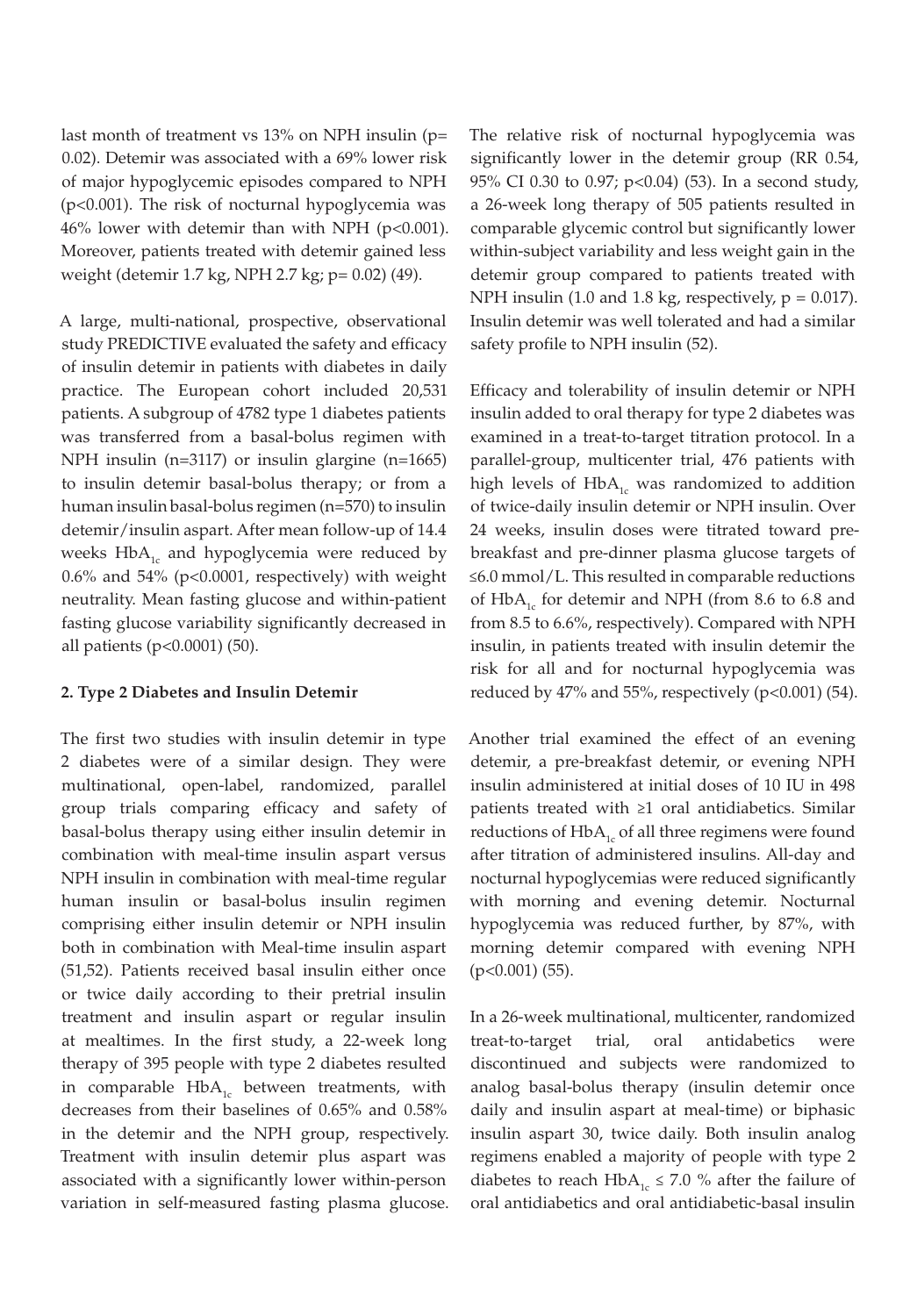therapy. Insulin-treated patients had more benefit from the transfer to analog basal-bolus therapy, while insulin-naive individuals had more benefit from the biphasic analog regimen (56).

#### **3. Insulin Detemir and Body Weight**

Insulin therapy in type 2 diabetes is commonly associated with weight gain and often results in nonadherence to insulin therapies. Insulin-related weight gain can be detrimental to the patient with diabetes for a number of reasons like increased blood pressure, cholesterol and triglyceride levels, decreased high-density lipoprotein cholesterol and increased waist-to-hip ratio (57,58). As these changes are known to be associated with increased cardiovascular risk, it is possible that they will to some extent limit the prognostic benefits gained from improved glycemic control. Weight gain is also associated with deterioration in glycemic control, leading to an increase in insulin resistance (59). There is therefore a need to minimize weight gain with insulin therapy. Insulin detemir has favorable pharmacodynamic properties that are thought to provide a theoretical weight neutral advantage over the conventional basal insulin preparations. The mechanisms behind the weight-sparing effect of insulin detemir are still being clarified. Reduced risk of hypoglycemia with insulin detemir, coupled with a more consistent and reliable delivery of desired dose than is available with traditional basal insulin, has been proposed to minimize defensive snacking by patients, and help to limit weight gain. However, reduced risk of hypoglycemia, which decreases defensive snacking by patients, is unlikely to fully explain the weight-sparing effect of insulin detemir (60). It has been suggested that due to prolonged action via acylation and albumin binding, insulin detemir may differentially influence hepatocytes more than peripheral tissues, thus effectively suppressing hepatic glucose output without promoting lipogenesis in the periphery (61). The second theory suggests that insulin detemir may be more effective than human insulin in communicating satiety signals within the central nervous system. This hypothesis of a direct effect of insulin detemir on the brain to reduce food intake was tested in healthy volunteers using the method of magnetoencephalography to

examine the activity of the cerebral cortex in lean and overweight non-diabetes humans during a two-step hyperinsulinemic euglycemic clamp with human insulin, saline infusion and insulin detemir. Despite cerebrocortical resistance to human insulin, insulin detemir increased beta activity in overweight human subjects, similar to human insulin in lean subjects. It was suggested that the decreased cerebral betaactivity response in overweight subjects could be restored by insulin detemir (62).

In patients with type 1 and type 2 diabetes, detemir was associated with somewhat less weight gain than NPH. In a study with patients with type 1 diabetes, treatment with insulin detemir led to a slight (0.2–0.3 kg) decrease in weight, whereas NPH insulin resulted in weight gains ranging from 0.4 to 1.4 kg over 6–12 months (63-65). Home et al. postulated that the smaller number of hypoglycemic events associated with insulin detemir correlates with a reduced need for caloric intake for treating or preventing hypoglycemic events, thus leading to a lower chance of weight gain than treatment with NPH insulin (66). Insulin detemir has likewise caused less weight gain compared to glargine when added to oral agents at comparable level of glucose control (p=0.012) (37).

In a more recent multinational, 52-week, open-label, parallel-group, noninferiority, treat-to-target trial Hollander et al. determined that at the 52<sup>th</sup> week, mean weight gain was significantly lower with detemir than with glargine (2.8 vs 3.8 kg; mean difference, –1.04; 95% CI –2.08 to –0.01; p*<*0.05). There was no significant difference between detemir and glargine in terms of change in fasting sugar (7.19% and 7.03%, respectively) or risk of hypoglycemia. Mean  $HbA_{1c}$ and mean decrease in  $HbA_{1c}$  from baseline were more in insulin glargine group but none of these differences reached statistical significance (67). In another study by Hallschmid et al., the reserarchers compared acute effects of human insulin and detemir on EEG measures and food intake in 15 healthy men during 2 hyperinsulinemic euglycemic clamps that included an insulin bolus injection (human insulin, detemir) followed by a steady 90-minute infusion. Twenty minutes after infusion, subjects were allowed to eat ad libitum from a test buffet. While inducing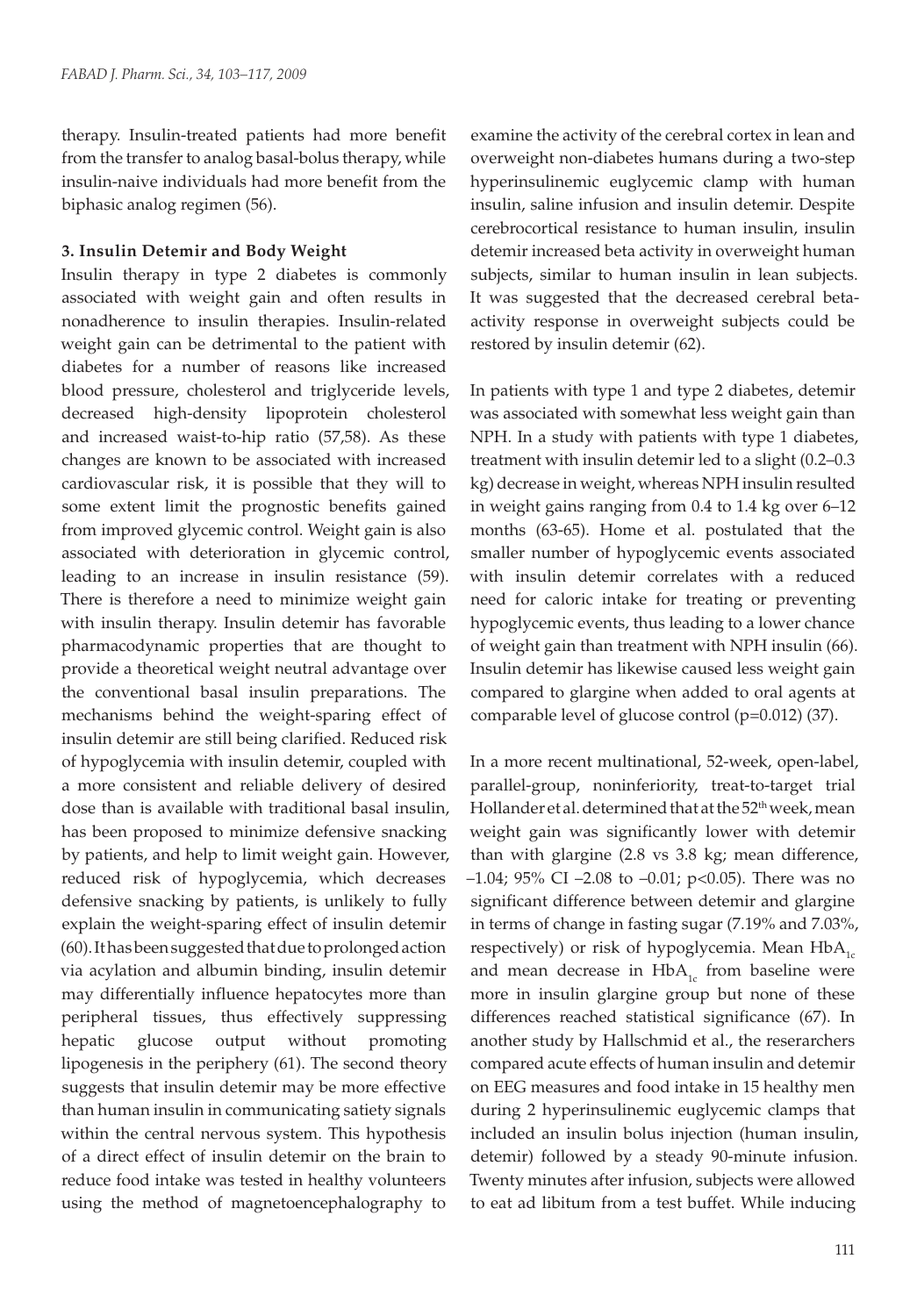comparable peripheral effects, detemir exerted stronger acute effects on brain functions than human insulin and triggered a relative decrease in food consumption by 303 kcal (p*<*0.04), suggesting an enhanced anorexigenic impact of detemir compared to human insulin on central nervous networks that control nutrient uptake (68).

**4. Mitogenic Properties of Insulin Detemir:** Besides influencing glucose metabolism, insulin exerts other biological functions such as proliferation, differentiation, and cell apoptosis. Insulin activity is driven through specific insulin receptors. At low concentrations its intercellular activity leads to a very quick appearance of metabolic effects. At higher concentrations insulin affects processes such as growth promotion by binding and stimulating insulin-like growth factor type I (IGF-I) **(69)**. The B26-B30 region of the insulin molecule has been critical for insulin receptor recognition, but the C-terminal end of the insulin B chain seems to be important in insulin binding to the IGF-I receptor. Multiple factors such as residence time on the receptor, dissociation rate, rate of receptor internalization and the degree of phosphorylation of signaling proteins can affect the mitogenic potencies of insulin analogs **(70)**. Insulin analogs are developed to modify the structure of the human insulin molecule in order to more accurately approximate the endogenous secretion of insulin. Changing the structure of the insulin molecule, however, may significantly alter both its metabolic and mitogenic activity and have raised concerns about the safety of the insulin analogs **(69)**.

*In vitro* experiments showed that insulin detemir's affinity for the insulin receptor was 50% lower and it dissociated from the receptor two times faster than native insulin, which resulted in a 50-fold lower metabolic potency (27%) if adjusted for albumin binding only. The affinity for the IGF-1 receptor was 15 times lower than that of human insulin, and growthpromoting effects using human osteosarcoma cells (Saos/B10) were >250-fold lower than that of human insulin (11% if corrected for albumin binding) (71).

Wada et al. studied intracellular signaling properties of NPH, glargine and detemir insulins in various

cultured cells and receptors. For the metabolic signaling, glargine and NPH insulin induced comparable dose-dependent phosphorylation of the studied receptors, whereas detemir-induced kinetics were markedly lower in adipocytes and myocytes. The authors concluded that their results indicate that glargine has comparable properties to human insulin in metabolic and mitogenic signaling and action. In contrast, detemir-induced metabolic signaling was less potent in all cell types studied, and it was reduced further by increasing concentrations of albumin (72).

**5. Insulin Detemir and Mutagenicity/ Carcinogenicity:** There is epidemiological evidence that diabetes is an independent predictor of cancer of the breast, colon, bladder, liver, pancreas and endometrium. However, clinical data on the relationship between risk of cancer and insulin treatment are sparse. IGF-I has been implicated as playing an important role in the progression and, potentially, in the development of human cancers. Epidemiological data have revealed that patients with high levels of IGF-I have an increased risk of developing cancer compared with those with IGF-I levels in the low and normal ranges. Last but not least, based on the expected role of IGF-I in tumor growth, anti-IGF-I receptor antibodies have been explored for the treatment of certain cancers (73).

Recent epidemiological studies suggested that treatment with insulin glargine might promote cancer growth. Concerning the relationship of insulin analogs with cancer promotion, a metaanalysis was performed to assess the risk of cancer during treatment with insulin detemir. The analysis showed that insulin detemir had a lower or similar occurrence of a cancer diagnosis compared with patients treated with NPH insulin or insulin glargine, respectively (73). Standard two-year carcinogenicity studies in animals have not been performed. Insulin detemir tested negative for genotoxic potential in the *in-vitro* reverse mutation study in bacteria, human peripheral blood lymphocyte chromosome aberration test, and the *in-vivo* mouse micronucleus test (28,31).

However, the results of cell culture studies give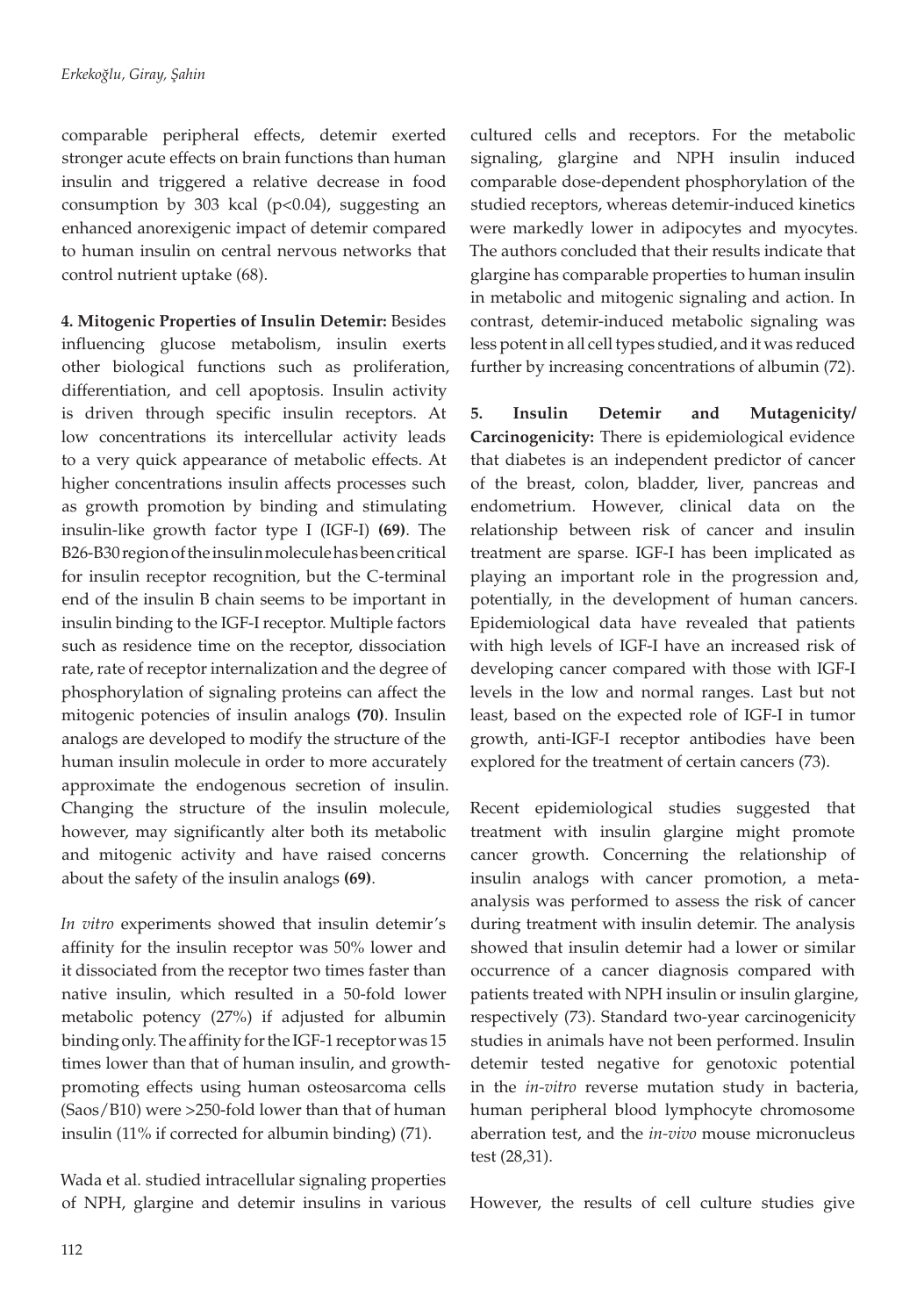conflicting results. In a study conducted by Rensing et al., five types of human adenocarcinoma (breast, colon, pancreas, lung and kidney) were evaluated for the presence of insulin receptors on angiogenic structures. In an *in vitro* angiogenesis assay, human insulin, insulin lispro, insulin glargine and insulin detemir were evaluated for their potential to increase capillary-like tube formation of human microvascular endothelial cells (hMVEC). Insulin receptors were found to be strongly expressed on the endothelium of microvessels in all evaluated adenocarcinomas, in addition to variable expression on tumour cells. Low or no detectable expression of insulin receptors was seen on microvessels in extratumoral stroma. Incubation with commercially available insulin compounds increased capillary-like tube formation of hMVEC *in vitro*. The researchers suggested that all tested insulin compounds might stimulate tumour growth by enhancing local angiogenesis (74). In another study performed on MCF-7 breast cancer cells, the mitogenic potential of the serum of diabetic patients treated with different insulin analogs were investigated. The results showed that serum containing insulin glargine was 1.11 (95% CI 1.05–1.18) fold more mitogenic than human insulincontaining serum (p<0.005); mitogenicity of serum containing detemir was 0.99 (95% CI 0.98–1.02) fold that of human insulin-containing serum (75).

In another cell culture study performed on HCT-116 (colorectal cancer), PC-3 (prostate cancer) and MCF-7 (breast adenocarcinoma) cell lines, the cells were treated with insulin, IGF-I or insulin analogs, and proliferation and protection from apoptosis were measured by cell counting and fluorescent-activated cell sorter (FACS) analysis, respectively. Western blots were used to identify signalling molecules activated by the analogs. Glargine, detemir and lispro had proliferative effects that resemble IGF-I action. Insulin, however, did not stimulate cellular proliferation. In addition, glargine and detemir displayed an IGF-I-like anti-apoptotic activity. Glargine, like insulin and IGF-I, induced phosphorylation of both ERK and AKT and this suggested that the analog was able to stimulate both the Ras-Raf-mitogen-activated protein kinase (MAPK) and PI3K-AKT pathways. Furthermore, glargine induced both insulin receptor

and IGF- insulin receptor phosphorylation. It was concluded that glargine, detemir and lispro, unlike regular insulin, exhibit *in vitro* proliferative and antiapoptotic activities in a number of cancer cell lines. These actions resemble some of the effects of IGF-I, a growth factor involved in cancer initiation and progression. Insulin had no increased IGF-I activity. The specific receptor/s involved in mediating analogs' actions remains to be identified (76).

Based on published clinical data from different studies which did not have sufficiently long-term duration and size, it is not possible to draw definite conclusions on the risk of cancer promotion by insulin analogs.

## **CONCLUSION**

Patients with type 2 diabetes should start an intensive therapy of hyperglycemia at an early stage and should prefer those therapeutic options which provide the possibility to reach  $HbA_{1c}$  goals individually with a low risk of hypoglycemia or other adverse effects of treatment. Insulin detemir is a basal insulin analog that provides an effective therapeutic option for patients with type 1 and type 2 diabetes. For glycemic control, no significant differences were found in  $HbA_1$  levels when insulin detemir is compared with NPH insulin (77).

Detemir is comparable with insulin glargine in significantly reducing the rate of all types of hypoglycemia. Besides, it provides more favorable clinical benefit of no or less weight gain than NPH insulin and glargine. It has been demonstrated that insulin detemir is responsible for significantly lower within-subject variability than NPH insulin and insulin glargine. Recent pharmacodynamic studies have shown that detemir can be used once daily in many patients with diabetes. Patients can be safely skip from one basal insulin to another, but close monitoring during this switch-offs is necessary as there may be dose differences with requirements for a higher dose of insulin detemir (78). However, insulin detemir, bind to albumin rather than fat like earlier insulin varieties, and results including long-term adverse effects from long-term usage (e.g. more than 10 years) have never been released. In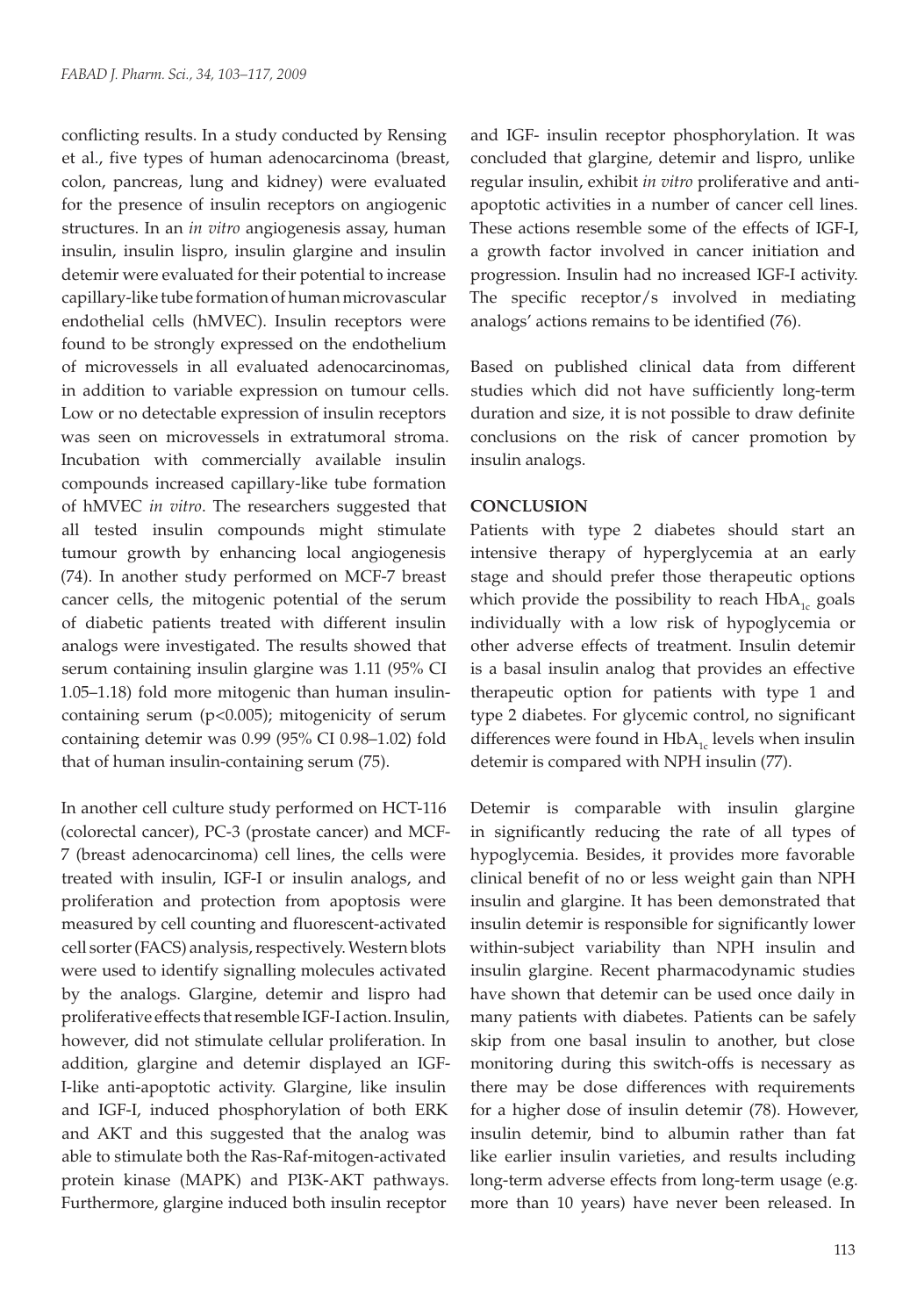conclusion, detemir should be used with care under the supervision of a physician and adverse reactions should be treated as soon as possible.

# **REFERENCES**

- 1. Soran H, Younis N. Insulin detemir: a new basal insulin analog. *Diabetes Obes Metab* 8: 26-30, 2006.
- 2. Karvonen M, Viik-Kajander M, Moltchanova E, Libman I, LaPorte R, Tuomilehto J. For the Diabetes mondiale (DiaMond). Incidence of Childhood Type 1 DiabetesWorldwide. *Diabetes Care* 23: 1516–1526, 2000.
- 3. Balkau B, Eschwege E. The diagnosis and classification of diabetes mellitus and impaired glucose regulation. In: Pickup JC, Williams G, editors. Textbook of Diabetes. Oxford: Blackwell Science; 2003. p. 210–243.
- 4. Variation and trends in incidence of childhood diabetes in Europe. EURODIAB ACE Study Group. *Lancet* 355: 873–876, 2000.
- 5. Kilpatrick ES, Rigby AS, Atkins SL. The Diabetes Control and Complications Trial: the gift that keeps giving. *Nat Rev Endocrinol* 5: 537–545, 2009.
- 6. Swinnen SG, Hoekstra JB, DeVries JH. Insulin therapy for type 2 diabetes. *Diabetes Care* 32: S253–S259, 2009.
- 7. Meneghini LF. Early insulin treatment in type 2 diabetes: what are the pros? *Diabetes Care* 32: S270–S274, 2009.
- 8. Demssie YN, Younis N, Soran H. The role of insulin detemir in overweight type 2 diabetes management. *Vasc Health Risk Manag* 5: 553-560, 2009.
- 9. Jehle PM, Micheler C, Jehle DR, Breitig D, Boehm BO. Inadequate suspension of neutral protamine Hagedorn (NPH) insulin in pens. *Lancet* 354: 1604–1607, 1999.
- 10. DeVries JH, Nattrass M, Pieber TR. Refining basal insulin therapy: what have we learned in the age of analogs? *Diabetes Metab Res Re*v 23: 441–454, 2007.
- 11. Gómez-Pérez FJ, Hernández-Jiménez S, Aguilar-Salinas CA, Rull JA. Insulin analogs. A critical review. *Rev Invest Clin* 54: 527-541, 2002.
- 12. Hartman I. Insulin analogs: impact on treatment success, satisfaction, quality of life, and adherence. *Clin Med Res* 6: 54-67, 2008.
- 13. Home P, Kurtzhals P. Insulin detemir: from concept to clinical experience. *Expert Opin Pharmacother* 7: 325-343, 2006.
- 14. Havelund S, Plum A, Ribel U, Jonassen I, Vølund A, Markussen J, Kurtzhals P. The mechanism of protraction of insulin detemir, a long-acting, acylated analog of human insulin. *Pharm Res* 21: 1498-1504, 2004.
- 15. Kurtzhals P. How to achieve a predictable basal insulin? *Diabetes Metab* 31: 4S25-4S33, 2005.
- 16. Heise T, Nosek L, Rønn BB, Endahl L, Heinemann L, Kapitza C, Draeger E. Lower within-subject variability of insulin detemir in comparison to NPH insulin and insulin glargine in people with type 1 diabetes. *Diabetes* 53: 1614-1620, 2004.
- 17. Whittingham JL, Havelund S, Jonassen I. Crystal structure of a prolonged-acting insulin with albumin-binding properties. *Biochemistry* 36: 2826-2831, 1997.
- 18. Hamilton-Wessler M, Ader M, Dea M, Moore D, Jorgensen PN, Markussen J, Bergman RN. Mechanism of protracted metabolic effects of fatty acid acylated insulin, NN304, in dogs: retention of NN304 by albumin. *Diabetologi*a 42: 1254-1263, 1999.
- 19. Zib I, Raskin P. Novel insulin analogs and its mitogenic potential. *Diabetes Obes Metab* 8: 611- 620, 2006.
- 20. Dea MK, Hamilton-Wessler M, Ader M, Moore D, Schäffer L, Loftager M, Vølund A, Bergman RN. Albumin binding of acylated insulin (NN304) does not deter action to stimulate glucose uptake. *Diabetes* 51: 762-769, 2002.
- 21. Bailey CJ. Biguanides and NIDDM. *Diabetes Care* 15: 755-772, 1992.
- 22. Bozkurt O, de Boer A, Grobbee DE, Heerdink ER, Burger H, Klungel OH. Pharmacogenetics of glucose-lowering drug treatment: a systematic review. *Mol Diagn Ther* 11: 291-302, 2007.
- 23. Porcellati F, Rossetti P, Busciantella NR, Marzotti S, Lucidi P, Luzio S, Owens DR, Bolli GB, Fanelli CG. Comparison of pharmacokinetics and dynamics of the long-acting insulin analogs glargine and detemir at steady state in type 1 diabetes: a double-blind, randomized, crossover study. *Diabetes Care* 30: 2447-2452, 2007.
- 24. Klein O, Lynge J, Endahl L, Damholt B, Nosek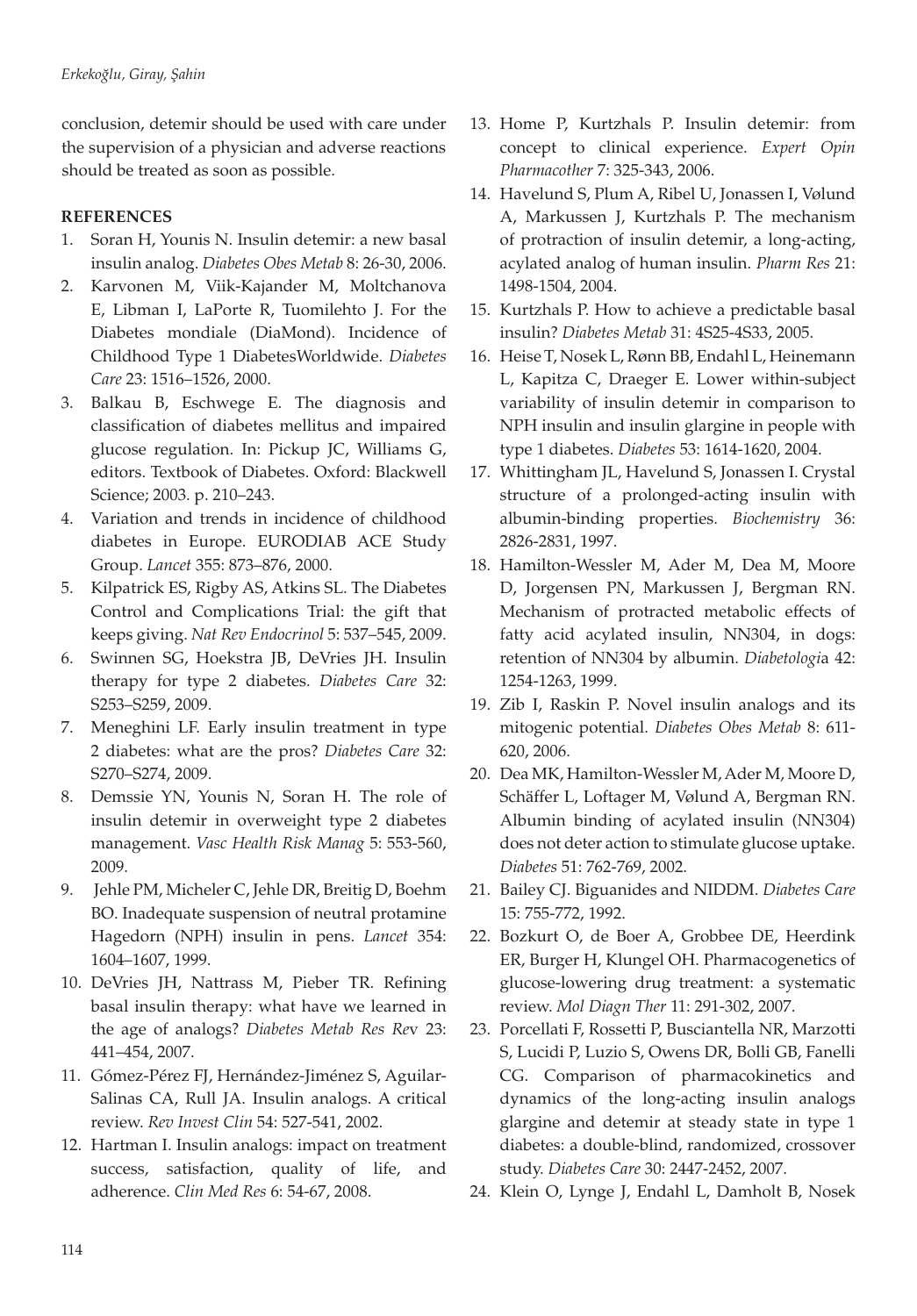L, Heise T. Albumin-bound basal insulin analogs (insulin detemir and NN344): comparable timeaction profiles but less variability than insulin glargine in type 2 diabetes. *Diabetes Obes Metab* 9: 290-299, 2007.

- 25. King AB. Once-daily insulin detemir is comparable to once-daily insulin glargine in providing glycaemic control over 24 h in patients with type 2 diabetes: a double-blind, randomized, crossover study. *Diabetes Obes Metab* 11: 69-71, 2009.
- 26. Tschritter O, Hennige AM, Preissl H, Porubska K, Schäfer SA, Lutzenberger W, Machicao F, Birbaumer N, Fritsche A, Häring HU. Cerebrocortical beta activity in overweight humans responds to insulin detemir. *PLoS One* 2: e1196, 2007.
- 27. Korytkowski M, Niskanen L, Asakura T. FlexPen: addressing issues of confidence and convenience in insulin delivery. *Clin Ther* 27: S89-S100, 2005.
- 28. Levemir treatment guidelines. Available from: URL: http: //www.novonordisk.com/ diabetes/hcp/pharmaceuticals/Levemir/ treatmentguidelines.asp.
- 29. Torlone E, Di Cianni G, Mannino D, Lapolla A. Insulin analogs and pregnancy: an update. *Acta Diabetol* 46: 163-172, 2009.
- 30. Raslova K. An update on the treatment of type 1 and type 2 diabetes mellitus: focus on insulin detemir, a long-acting human insulin analog. *Vasc Health Risk Manag* 6: 399-410, 2010.
- 31. LEVEMIR (Insulin Detemir). Available from: URL: http: //http://www.rxlist.com/levemirdrug.htm#.
- 32. Miles HL, Acerini CL. Insulin analog preparations and their use in children and adolescents with type 1 diabetes mellitus. *Paediatr Drugs* 10:163- 176, 2008.
- 33. Demssie YN, Younis N, Soran H. The role of insulin detemir in overweight type 2 diabetes management. *Vasc Health Risk Manag* 5: 553-560, 2009.
- 34. Haak T, Tiengo A, Draeger E, Suntum M, Waldhäusl W. Lower within-subject variability of fasting blood glucose and reduced weight gain with insulin detemir compared to NPH insulin in patients with type 2 diabetes. *Diabetes Obes Metab* 7:56-64, 2005.
- 35. Hermansen K, Davies M, Derezinski T, Martinez Ravn G, Clauson P, Home P. A 26 week, randomized, parallel, treat-to-target trial comparing insulin detemir with NPH insulin as add-on therapy to oral glucose-lowering drugs in insulin-naive people with type 2 diabetes. *Diabetes Care* 29: 1269-1274, 2006.
- 36. Philis-Tsimikas A. An update on the use of insulin detemir, with a focus on type 2 diabetes (drug evaluation update). *Expert Opin Pharmacother* 9: 2181-2195, 2008.
- 37. Rosenstock J, Davies M, Home PD, Larsen J, Koenen C, Schernthaner G. A randomised, 52 week, treat-to-target trial comparing insulin detemir with insulin glargine when administered as add-on to glucose-lowering drugs in insulinnaive people with type 2 diabetes. *Diabetologia* 51: 408-416, 2008.
- 38. Liebl A, Prager R, Binz K, Kaiser M, Bergenstal R, Gallwitz B; PREFER Study Group. Comparison of insulin analog regimens in people with type 2 diabetes mellitus in the PREFER Study: a randomized controlled trial. *Diabetes Obes Metab* 11:45-52, 2009.
- 39. Raslova K. An update on the treatment of type 1 and type 2 diabetes mellitus: focus on insulin detemir, a long-acting human insulin analog. *Vasc Health Risk Manag* 6: 399-410, 2010.
- 40. Ghosh S, McCann V, Bartle L, Collier A, Malik I. Allergy to insulin detemir. *Diabet Med* 24: 1307, 2007.
- 41. Balas B, Wang S, Cusi K. Allergic skin reaction to insulin detemir: resolution with continued use. *Endocr Pract* 14:796-797, 2008.
- 42. Blumer IR. Severe injection site reaction to insulin detemir. *Diabetes Care* 29:946, 2006.
- 43. Pérez E, González R, Martínez J, Iglesias J, Matheu V. Detemir insulin-induced anaphylaxis. *Ann Allergy Asthma Immunol* 102: 174-175, 2009.
- 44. Dejgaard A, Larsen J, Pedersen CR. Type I and type IV allergy to insulin detemir. *Lancet* 369: 1926, 2007.
- 45. Stechemesser L, Hofmann M, Hawranek T, Weitgasser R. Type III allergy to insulin detemir: response to Darmon et al. *Diabetes* 29: 2758, 2006.
- 46. Darmon P, Castera V, Koeppel MC, Petitjean C,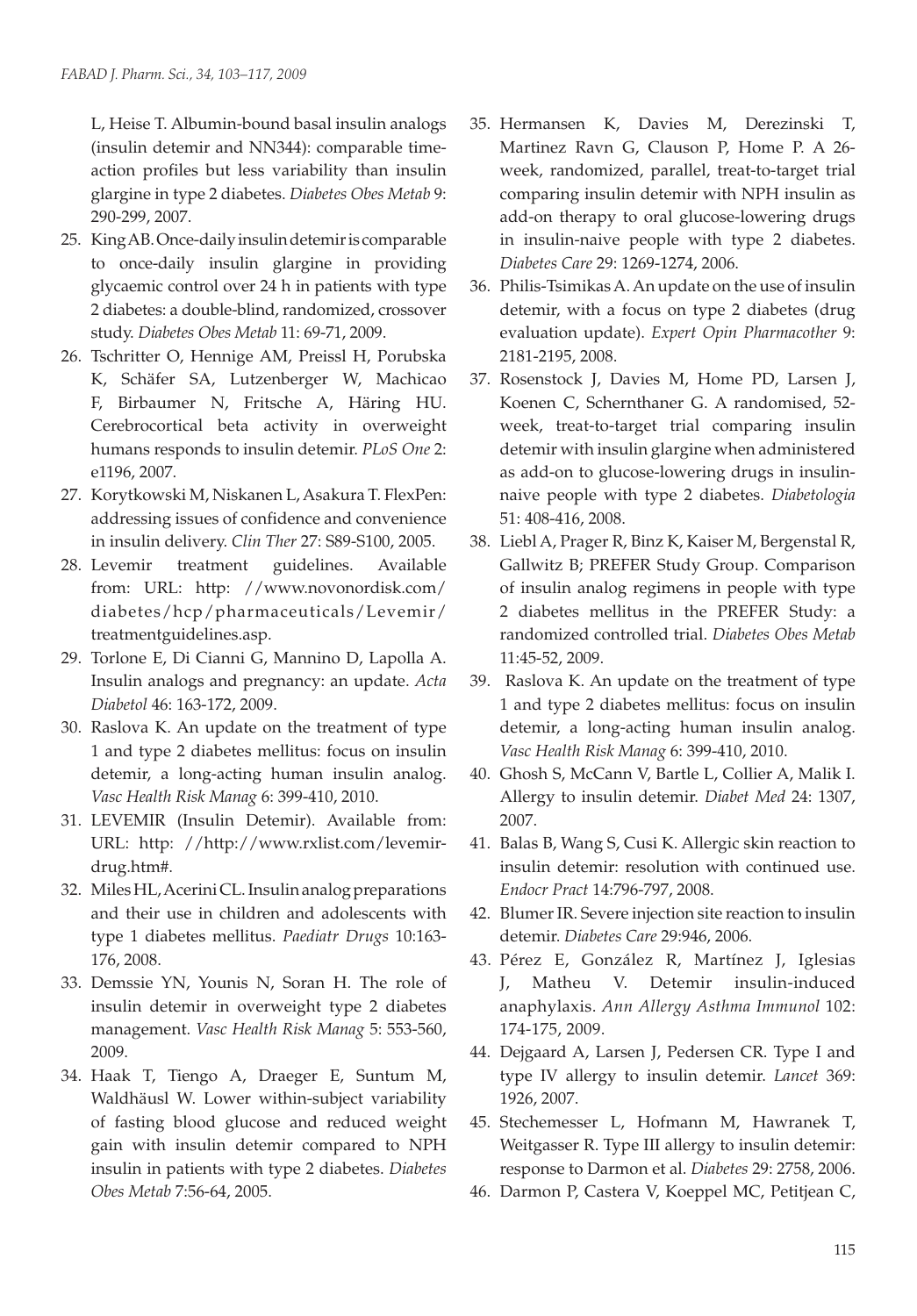Dutour A. Type III allergy to insulin detemir. *Diabetes Care* 28: 2980, 2005.

- 47. Pieber TR, Treichel HC, Hompesch B, Philotheou A, Mordhorst L, Gall MA, Robertson LI. Comparison of insulin detemir and insulin glargine in subjects with Type 1 diabetes using intensive insulin therapy. *Diabet Med* 24: 635–642, 2007.
- 48. Robertson KJ, Schoenle E, Gucev Z, Mordhorst L, Gall MA, Ludviqsson J. Insulin detemir compared with NPH insulin in children and adolescents with Type 1 diabetes. *Diabet Med*  24:27–34, 2007.
- 49. Bartley PC, Bogoev M, Larsen J, Philotheou A. Long-term efficacy and safety of insulin detemir compared to Neutral Protamine Hagedorn insulin in patients with Type 1 diabetes using a treat-to-target basal-bolus regimen with insulin aspart at meals: a 2-year, randomized, controlled trial. *Diabet Med* 25: 442-449, 2008.
- 50. Dornhorst A, Lüddeke HJ, Honka M, Ackermann RW, Meriläinen M, Gallwitz B, Sreenan S; PREDICTIVE Study Group. Safety and efficacy of insulin detemir basal-bolus therapy in type 1 diabetes patients: 14-week data from the European cohort of the PREDICTIVE study. *Curr Med Res Opin* 24: 369–376, 2008.
- 51. Raslova K, Bogoev M, Raz I, Leth G, Gall MA, Hâncu N. Insulin detemir and insulin aspart: a promising basal-bolus regimen for type 2 diabetes. *Diabetes Res Clin Pract* 66: 193–201, 2004.
- 52. Haak T, Tiengo A, Draeger E, Suntum M, Waldhäusl W. Lower within-subject variability of fasting blood glucose and reduced weight gain with insulin detemir compared to NPH insulin in patients with type 2 diabetes. *Diabetes Obes Metab* 7: 56–64, 2005.
- 53. Raslová K, Tamer SC, Clauson P, Karl D. Insulin detemir results in less weight gain than NPH insulin when used in basal-bolus therapy for type 2 diabetes mellitus, and this advantage increases with baseline body mass index. *Clin Drug Investig* 27:279-285, 2007.
- 54. Hermansen K, Davies M, Derezinski T, Martinez Ravn G, Clauson P, Home P. A 26 week, randomized, parallel, treat-to-target trial comparing insulin detemir with NPH insulin as

add-on therapy to oral glucose-lowering drugs in insulin-naive people with type 2 diabetes. *Diabetes Care* 29: 1269–1274, 2006.

- 55. Philis-Tsimikas A, Charpentier G, Clauson P, Ravn GM, Roberts VL, Thorsteinsson B. Comparison of once-daily insulin detemir with NPH insulin added to a regimen of oral antidiabetic drugs in poorly controlled type 2 diabetes. *Clin Ther* 28: 1569–1581, 2006.
- 56. Liebl A, Prager R, Binz K, Kaiser M, Bergenstal R, Gallwitz B., PREFER Study Group Comparison of insulin analog regimens in people with type 2 diabetes mellitus in the PREFER Study: a randomized controlled trial. *Diabetes Obes Metab*  11: 45–52, 2009.
- 57. Stratton IM, Adler AI, Neil HA, et al. Association of glycaemia with macrovascular and microvascular complications of type 2 diabetes (UKPDS 35): prospective observational study. *BMJ* 321: 405–412, 2000.
- 58. Purnell JQ, Hokanson JE, Marcovina SM, Steffes MW, Cleary PA, Brunzell JD. Effect of excessive weight gain with intensive therapy of type 1 diabetes on lipid levels and blood pressure: results from the DCCT. Diabetes Control and Complications Trial. *JAMA* 280: 140–146, 1998.
- 59. Yki-Jarvinen H, Ryysy L, Kauppila M, et al. Effect of obesity on the response to insulin therapy in noninsulin-dependent diabetes mellitus. *J Clin Endocrinol Metab* 82: 4037–4043, 1997.
- 60. Davies MJ, Derezinski T, Pedersen CB, Clauson P. Reduced weight gain with insulin detemir compared to NPH insulin is not explained by a reduction in hypoglycemia. *Diabetes Technol Ther*  10: 273–277, 2008.
- 61. Hermansen K, Davies M. Does insulin detemir have a role in reducing risk of insulin-associated weight gain? *Diabetes Obes Metab* 9: 209–217, 2007.
- 62. Tschritter O, Hennige AM, Preissl H, et al. Cerebrocortical beta activity in overweight humans responds to insulin detemir. *PLoS One* 2: e1196, 2007.
- 63. Vague P, Selam JL, Skeie S, De Leeuw I, Elte JW, Haahr H, Kristensen A, Draeger E. Insulin detemir is associated with more predictable glycemic